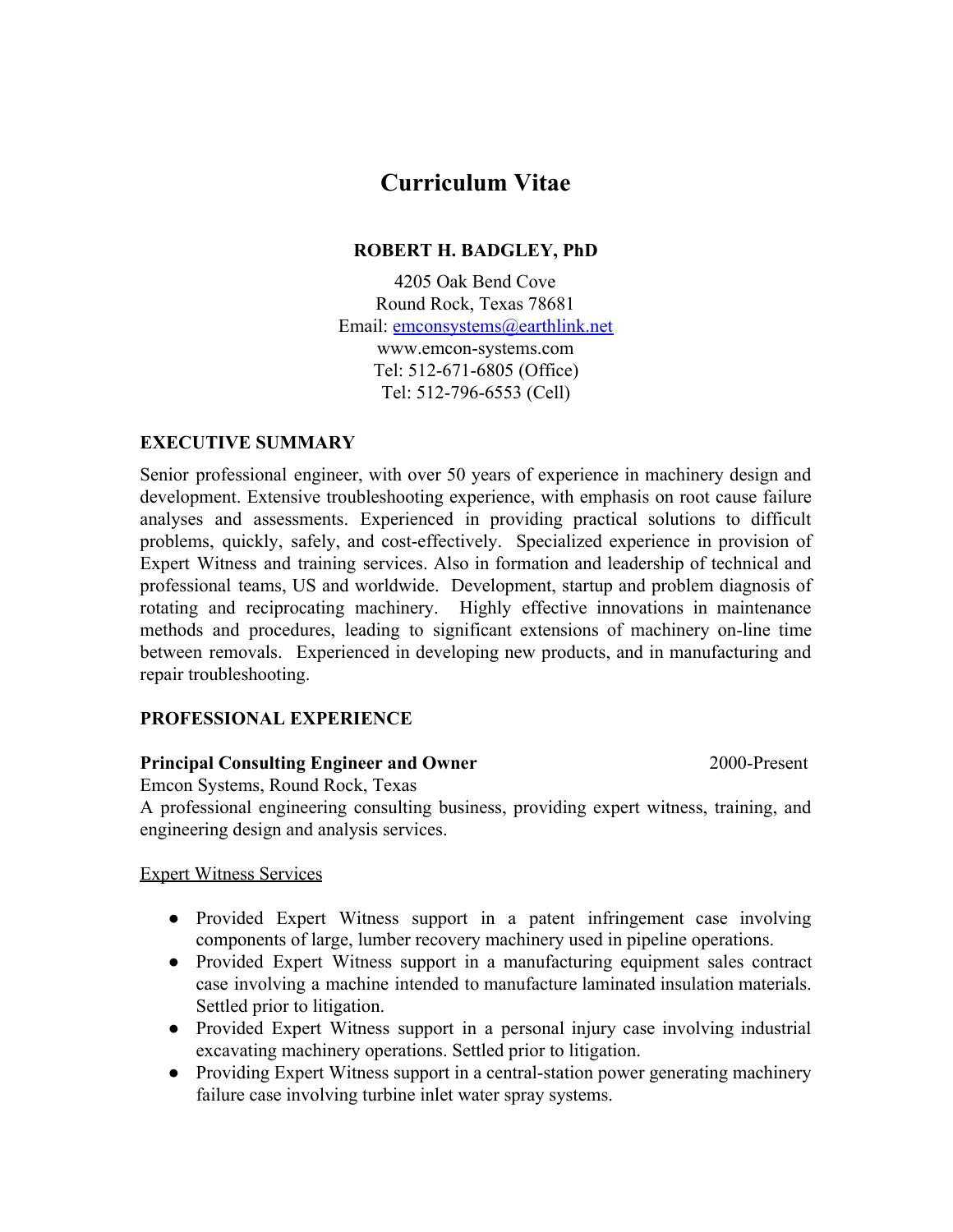- Providing Expert Witness support in a patent infringement case involving components of large electrical machinery.
- Provided Expert Witness support in a turbine engine test cell generator case. Settled prior to litigation.
- Provided Expert Witness support in an equipment sales contract case involving a machine intended to manufacture laminated sports mats. Settled prior to litigation.
- Provided Expert Witness support in a manufacturing quality case involving a plate and shell heat exchanger. Settled prior to litigation.
- Provided Expert Witness support in an equipment failure case involving a plate and shell heat exchanger. Settled prior to litigation.
- Provided Expert Witness support in an industrial equipment personal injury case involving a fall from a ladder and a fire. Settled prior to litigation.
- Provided Expert Witness support in an industrial equipment personal injury case involving a fertilizer storage and mixing application. Settled prior to litigation.
- Provided Expert Witness support in an industrial equipment personal injury case involving death of a worker due to rupture of a high-pressure flow component.
- Provided Expert Witness support in a class-action case involving development of mold in front-loading washing machines. Settled prior to litigation.
- Provided Expert Witness support in an industrial equipment personal injury case involving an industrial press. Settled prior to litigation.
- Provided Expert Witness support in an industrial equipment personal injury case involving a plastic materials silo auger.
- Provided legal consulting support to US large electric motor manufacturers in dispute mediations.
- Provided legal consulting support following factory explosion with fatalities and multiple injuries. Prepared and presented briefings to attorneys, prepared for and participated in multiple depositions. Case settled prior to litigation.
- Provided Expert Witness support to LG vs. Asko-Daewoo in a patent infringement case involving front-loading washing machines:
	- o Retained as an expert by attorneys representing LG Electronics, Inc., and requested to testify about technological issues relevant to the case *LG Electronics, Inc. v. Asko Appliances, Inc.*, *et al.*, Case No. 08-828 (RGA), dealing with infringement of patents owned by LG and dealing with front-loading washing machines.
	- o Issues involved inventions described and claimed in U.S. Patents Nos. 6,460,382, 6,914,363, 6,510,716, 7,418,843, and 7,380,424, and included comparisons of claimed inventions to certain Accused Products.
	- o Prepare Expert Report regarding infringement of U.S. Patents listed above.
	- o Responded to opposing parties' Expert Report regarding Validity of the above patents.
	- o Deposed by opposing counsel; subsequently provided approximately three hours of testimony during a jury trial in the United States District Court for the District of Delaware in Wilmington, Delaware during 26-30 November 2012.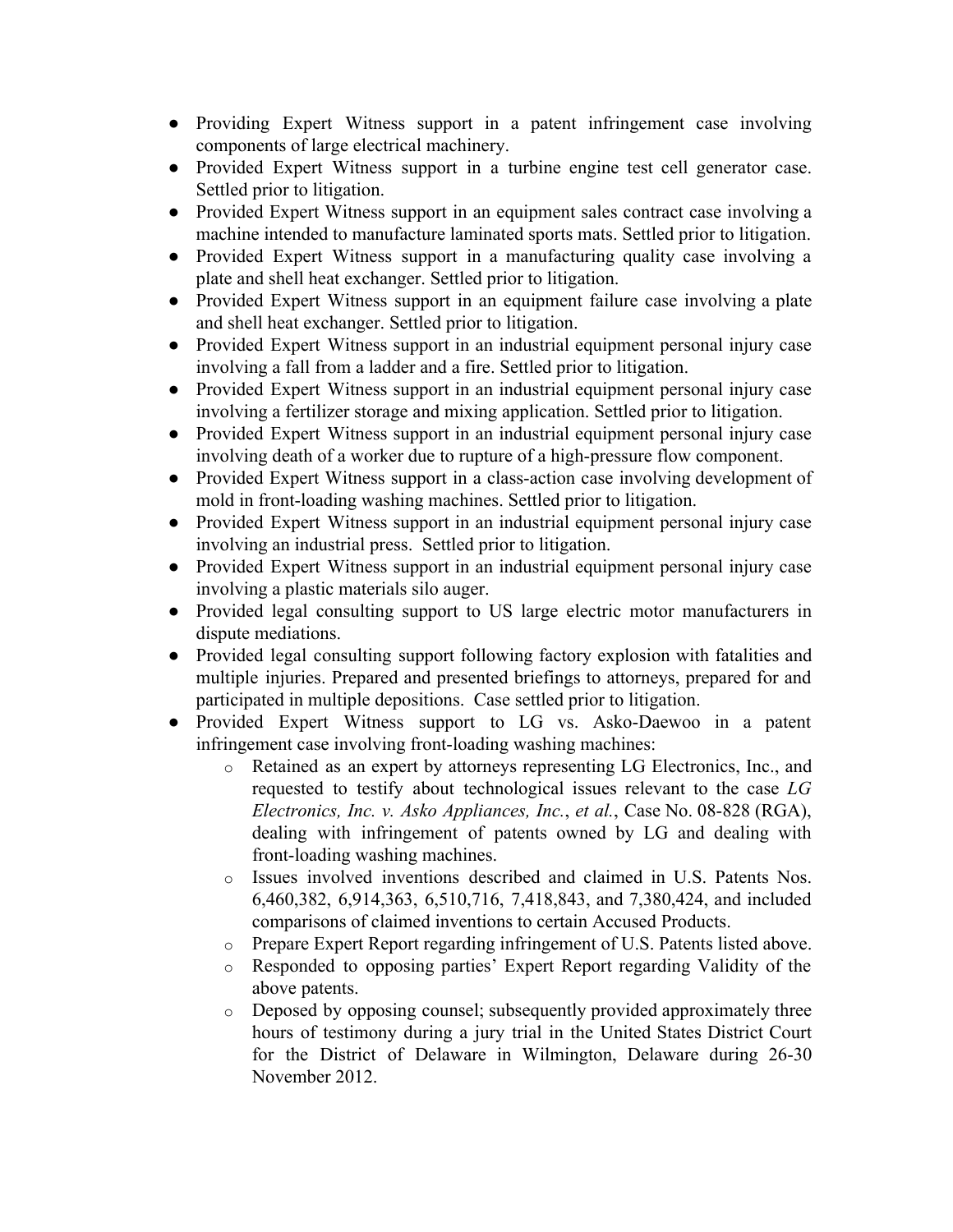- Provided Expert Witness support in Canadian case involving damage to industrial equipment and building due to nearby construction activity. Settled prior to litigation.
- Provided Expert Witness support in case involving design of electric motor components intended for use in liquid natural gas pumps. Settled prior to litigation.
- Provided Expert Witness support in case involving damage to warehouse structures due to vibration from nearby construction waste materials handling machinery.

#### Engineering Services

- Provided assessment and troubleshooting engineering services for oil pump drive motors operating on drilling platforms.
- Provided design assessment and troubleshooting engineering services for an advanced electric motor for fracking pump drive service.
- Provided an evaluation of ball bearing performance in robot applications.
- Evaluated induction motor design software for acquisition by a manufacturer of large electric motors used in dragline applications.
- Designed and assisted in establishing new test and development laboratory for medium voltage variable frequency drives (4,160 Volts), including design, fabrication, and installation of dynamometers up to 1000 HP.
- Assisted Chinese firm Haier, Inc. in air conditioner evaluations to achieve required efficiencies and product noise levels.
- Prepared and implemented renewal program plans for large 400 Hz motor-generator set for use in US Navy Laboratory, including preparation and on-site support for heavy lifts of motor and generator rotors and stators, and large steel mounting structure; prepared and assisted in lifts from factory floor to transport vehicles, and from transport vehicles through Navy building structure to foundation; verified transit readings demonstrating flatness of foundation.
- Resolved vibration-caused catastrophic failures of electric motor-driven air circulation HVAC fans in Smithsonian Air & Space Museum at Dulles Airport.
- Conducted successful startup troubleshooting to reduce vibration in large vertical electric motors located in King County, Washington State.
- Conducted vibration failure analyses for induced draft fans, turbines, generators, gearboxes and electric motors in a variety of industrial plants.
- Conducted torsional vibration analysis of heavy industrial equipment and drive systems for resolution of coupling problems in steel mill application.
- Conducted fan vibration-caused failure analysis for air supply and return fans in commercial buildings.
- Conducted motor failure, torsional vibration analysis of industrial reciprocating compressor drive systems.
- Conducted motor failure vibration analysis of centrifugal re-injection compressor drive in arctic.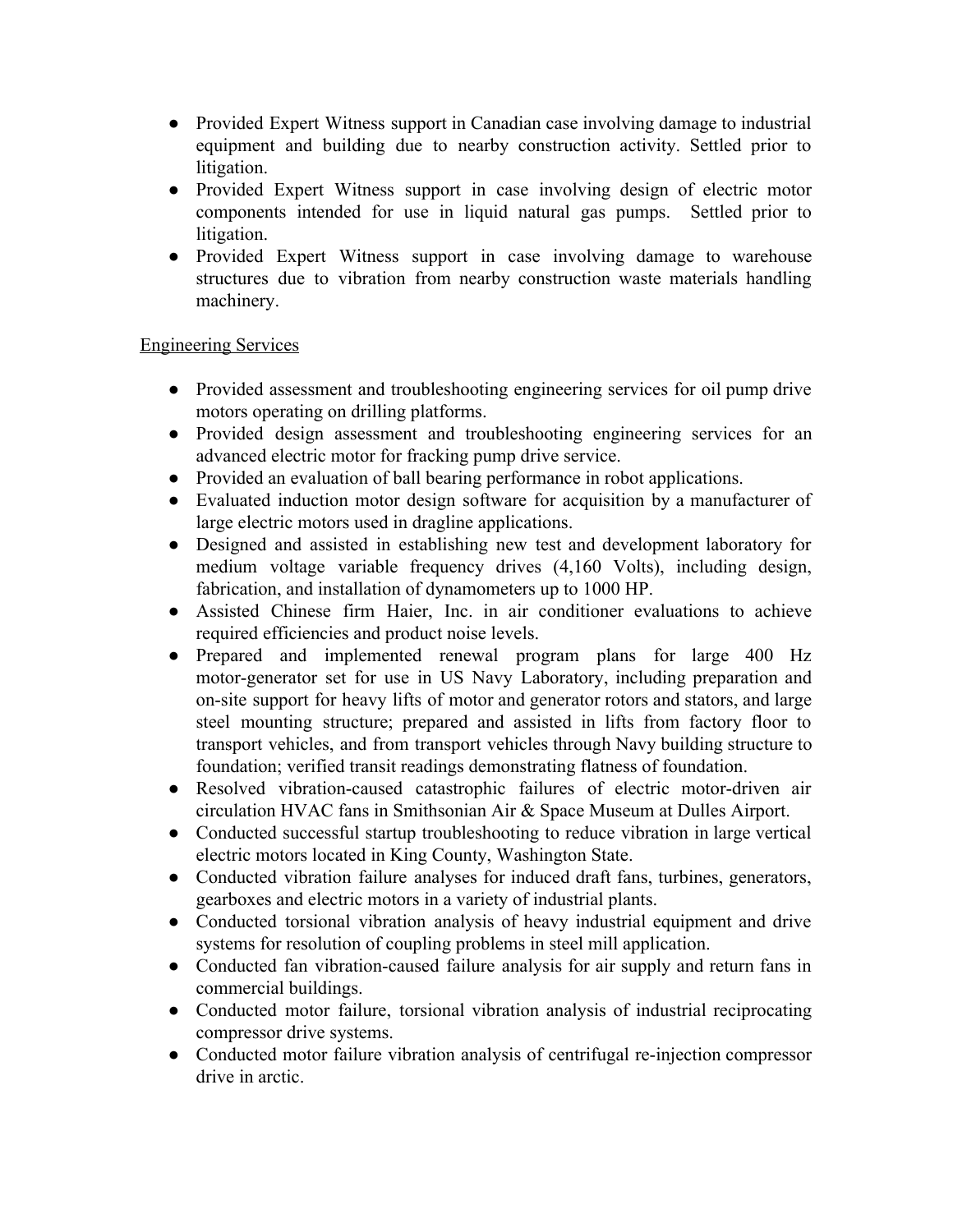- Conducted failure vibration analysis of electric motor compressor system involved in fire.
- Designed high-speed, low-vibration, high-horsepower electric motors for industrial drives.
- Designed efficiency testing laboratory for electric motor manufacturer.
- Provided startup vibration troubleshooting for large induction and synchronous motors.
- Conducted failure and vibration analysis for turbines, generators, and motors.
- Prepared vibration measurement plans for high-precision machinery diagnostics.

#### Training Services

Presented engineering short courses:

- Root Cause Machinery Failure Analysis (United Arab Emirates 2005)
- Advanced Vibration Analysis (Bangkok, Thailand 2007)
- Advanced Vibration Analysis (Kuala Lumpur, Malaysia 2008)
- Vibration Analysis Excellence (Kuala Lumpur, Malaysia 2009)
- Turbines, Compressors & Pumps Oil Analysis for Brunei Liquified Natural Gas (Kuala Belait, Brunei 2009)
- Lubrication and Bearing Failure (Kuala Lumpur, Malaysia 2010)
- Turbines, Compressors & Pumps Oil Analysis for Brunei Liquified Natural Gas (Kuala Belait, Brunei 2011)

Other available courses:

- Vibration Analysis Software Application to Engineering Systems (DyRoBeS)
- How to Become a Consultant

Course currently in preparation:

• Shell and Tube Heat Exchangers

#### **Director of Engineering** 1999-2000

TECO-Westinghouse Motor Company, Round Rock, Texas

A \$150 million annual sales manufacturer of large industrial motors, generators and controls.

- Provided leadership of a diverse department with over 70 staff members.
- Provided technical leadership of engineering cost center during ISO 9001 certification.
- Directed development of new low cost OEM motor family using innovative materials and construction.
- Prepared design innovations for electric motors and generators for lower vibration and noise, and life cycle costs.

#### **Manager of Research and New Product Development** 1998-1999

TECO Westinghouse Motor Company, Round Rock, Texas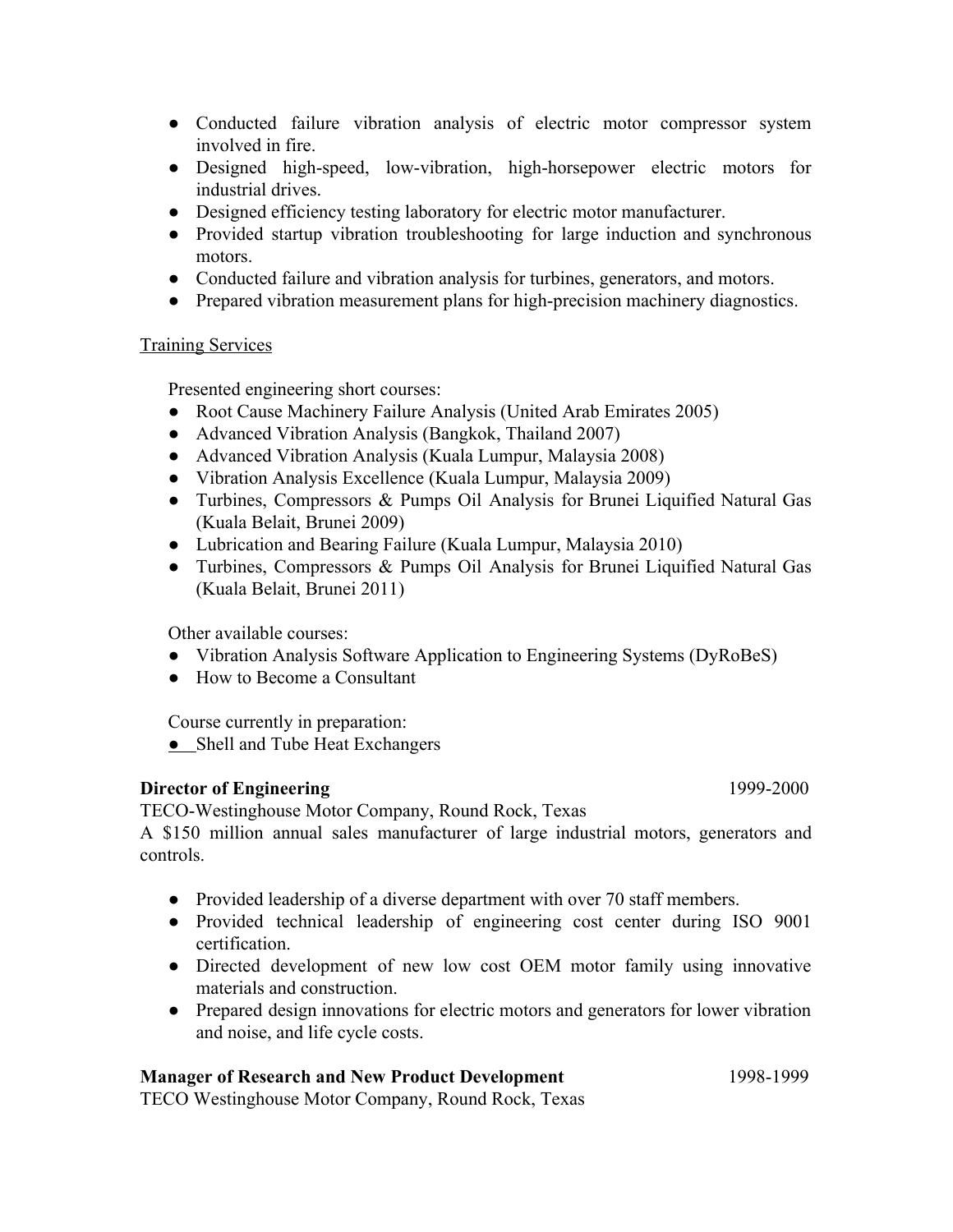A \$150 million annual sales manufacturer of large industrial motors, generators and controls.

- Managed successful OEM motor product development, and integration with chiller machinery for very low vibration and machinery room noise.
- Successfully developed very low vibration and noise OEM motor air cabinet, through innovative use of advanced software systems (e.g., Fluent (CFD) and COSMOS (FEA) and design of special tests.
- Implemented "design-for-quality" processes using existing and virtual reality engineering and product data management software.

#### **Senior Consulting Engineer, President, and Owner** 1993-1998

ESIC, Inc., Reston, Virginia

An incorporated consulting firm, established to conduct commercial US business.

- Designed and installed vibration knowledge-based expert system software to determine quality of equipment in electricity generating plants, including motors, pumps, and large combustion gas turbines.
- Prepared quality assurance procedures for large, international electric generator manufacturer, including advanced vibration analysis methods.
- Developed and applied vibration methods for diagnosing in-service condition of rail traction motors for New Jersey Transit.
- Developed and applied vibration methods for diagnosing in-service condition of rail car wheels on high-speed AMTRAK Metroliner passenger rail service in US Northeast Corridor.

#### **Manager of Operations and Joint Venture Co-Owner** 1993-1995

Catalytic Expert Systems, Mississauga, Ontario, Canada

A Canadian Joint Venture between ESIC, Inc. and Delta Catalytic Corporation, Calgary, Alberta, Canada, formed to bring new machinery condition assessment technology to Delta Catalytic Corporation's world-wide maintenance services.

● Conducted machinery condition assessment projects in Canada, Germany, United Kingdom, United Arab Emirates, India, Saudi Arabia, Kuwait, Singapore, Malaysia, and Indonesia.

#### **Senior Consulting Engineer, President, and Owner** 1984-1993

Expert Systems, Inc., Reston, Virginia

An incorporated small business established to conduct machinery and vibration contract efforts.

- Set up and implemented vibration analysis based helicopter rotor drive train and fixed-wing aircraft engine battle damage program for US Naval Air Systems.
- Served as Lead Consulting Engineer under contract to Office of the Chief Engineer for Quality, US Naval Sea Systems Command.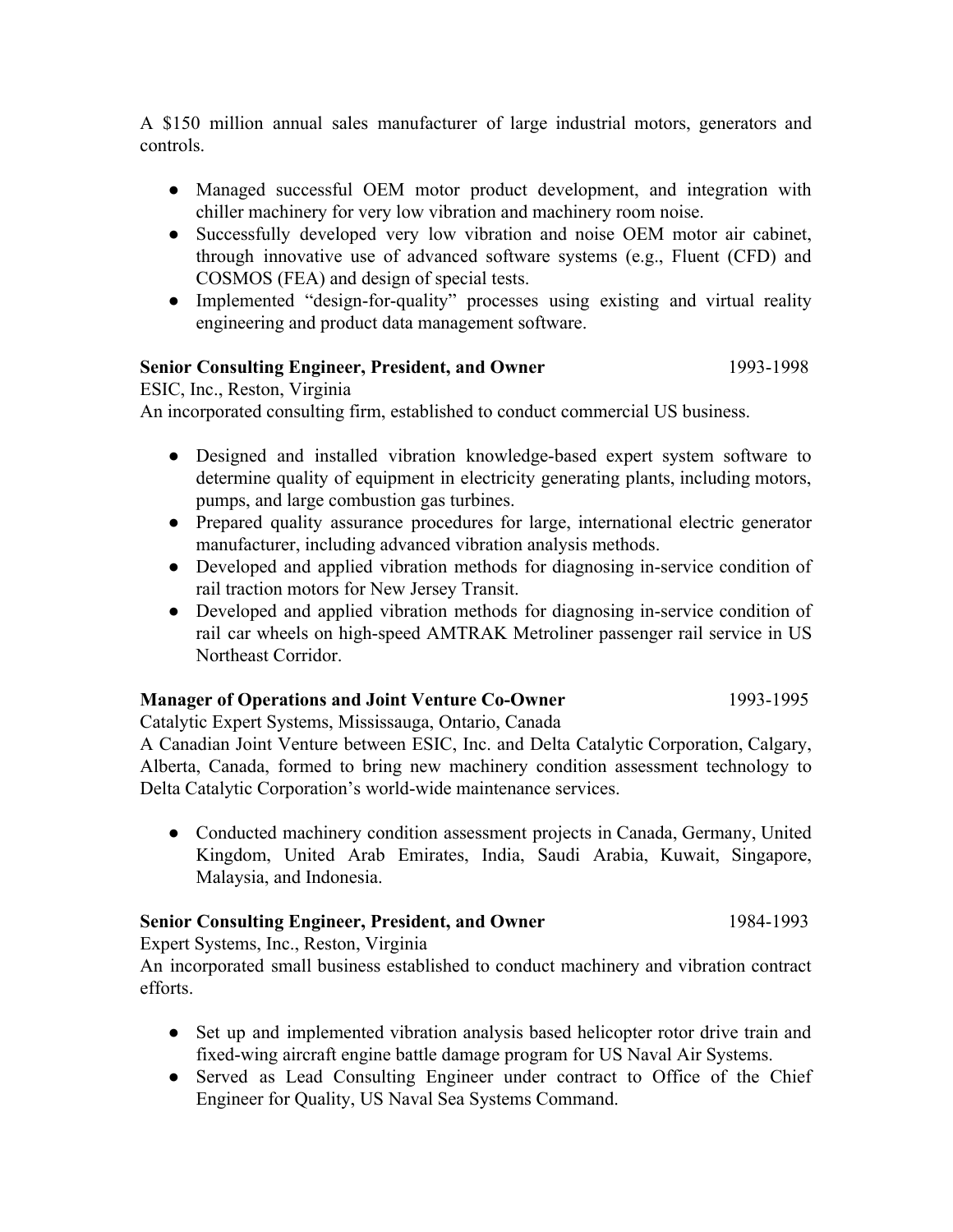- Successfully resolved damaging vibration problems in LM2500 main propulsion gas turbine engines in US Navy surface ships, including FFG-7, DDG-963, CG47, and DDG-51 ship classes. Assisted in extending engine service life from 6,000 hours to over 25,000 hours, avoiding removals of more than 150 engines for rework, with savings of over \$400,000 per engine, for total program savings of more than \$60 million.
- Successfully resolved torsional vibration problems in lift fans, gas turbine engines and gearboxes of US Navy Air Cushion Landing Craft (LCAC).
- Successfully resolved manufacturing quality problems on V-16 diesel-generator sets leading to engine failures in service.

#### **Executive Vice President** 1983-1984

Dynamic Science, Inc., Phoenix, Arizona and Fairfax, Virginia An incorporated firm established to conduct Government contract efforts

- Responsible for firm's Eastern US operations.
- Managed US Army artillery range operations at Aberdeen Proving Grounds.
- Managed US Army tank & truck testing at Aberdeen and Yuma Proving Grounds.
- Managed groups conducting vehicle crash analysis for US Dept of Transportation.

# **President and CEO** 1982-1983

Xebec Corporation, Rockville, Maryland An incorporated firm established to conduct US Government contract efforts

● Responsible for firm's classified business and technical operations.

#### **Director of Washington DC Operations** 1979-1982

Mechanical Technology, Inc., Latham, New York An incorporated firm established to conduct US Government contract efforts

- Responsible for firm's Washington DC business and technical operations.
- Provided engineering support to US Navy Naval Sea Systems Command.

# **Engineer, Supervisor, and Department Manager** 1967-1979

Mechanical Technology, Inc., Latham, New York An incorporated firm established to conduct US Government contract efforts

- As Department Manager, developed Department to 50 staff members, conducting projects in machinery design, development, and advanced vibration methods.
- As Supervisor, managed technical staff conducting projects in machinery design, development, and advanced vibration methods.
- As Engineer, provided engineering expertise and support to projects in machinery design and development, including advanced methods for measurement of machinery performance and condition assessment, including proximity sensors, pressure sensors, strain gages, and accelerometers.